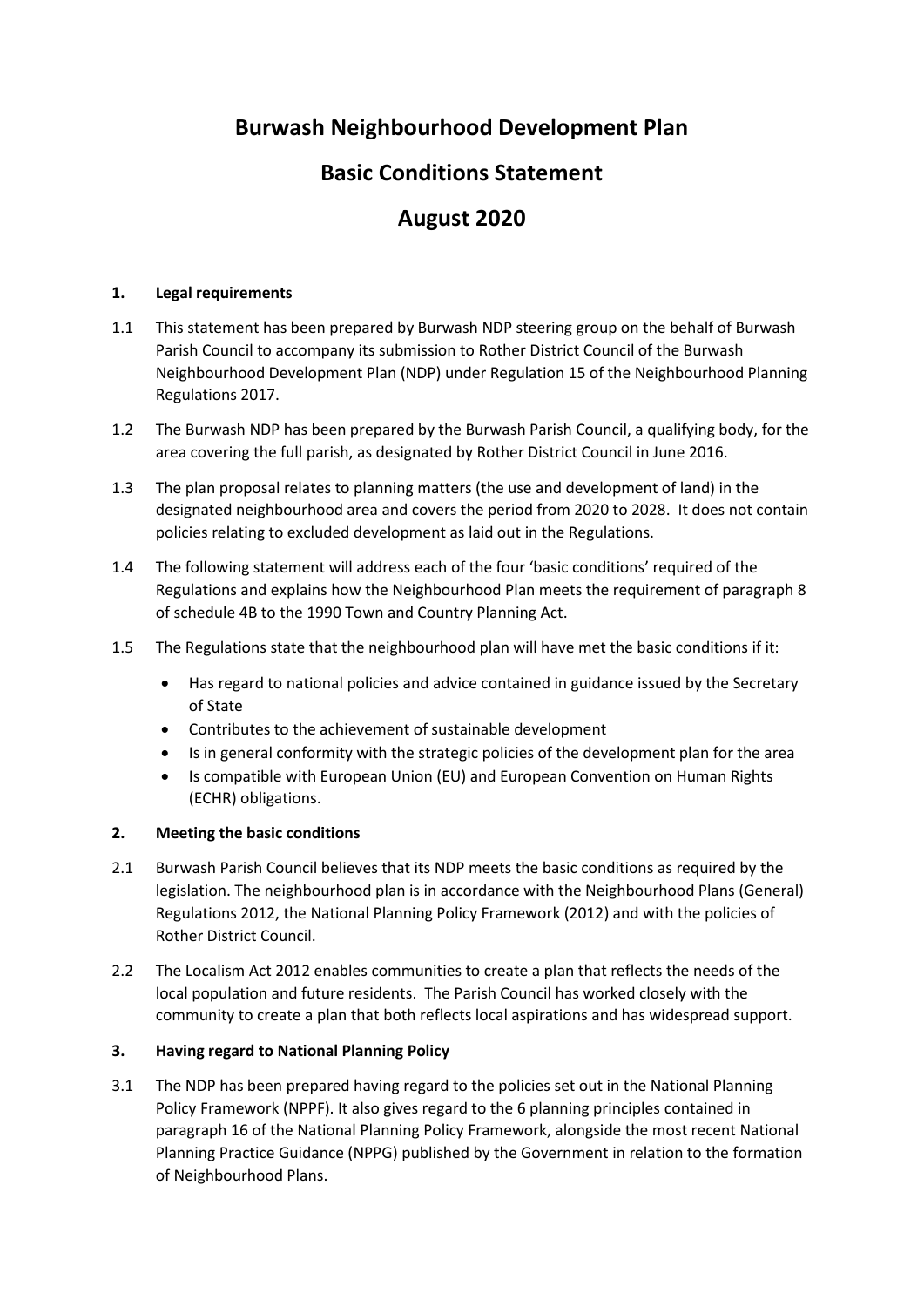- 3.2 Burwash NDP is in conformity with the National Planning Policy Framework which was taken into consideration at all stages in the development of this plan.
- 3.3 Paragraphs 1 and 2 of the NPPF require neighbourhood plans to take into account the policies in the NPPF and that, alongside other documents such as the Local Plan, these policies are a material consideration when determining planning applications.
- 3.4 Paragraph 16 of the NPPF states that neighbourhoods should develop plans that support the strategic development needs set out in Local Plans and support local development, shaping and directing development in their area to meet the aspirations and needs of the local community.
- 3.5 Burwash Parish Council considers that this NDP supports these objectives. The range of policies in this Plan address the strategic agenda of Rother District Council and help shape and support appropriate development in the context of the communities wishes.
- 3.6 The table below sets out a summary of how the Burwash NDP has regard to the principles set out in Paragraph 16 of the NPPF.

| NPPF Principle (Paragraph 16)             | Burwash NDP comment on conformity                  |
|-------------------------------------------|----------------------------------------------------|
| Plans should be prepared with the         | Sustainable development has been a key concern     |
| objective of contributing to the          | in producing this NDP. Various policies have       |
| achievement of sustainable                | been formulated which support sustainable          |
| development                               | development                                        |
|                                           |                                                    |
|                                           | <b>Supporting Burwash NDP policies:</b>            |
|                                           | GP05 Design standards                              |
|                                           | GP08 Sustainable development                       |
|                                           | <b>EN01 Land Management</b>                        |
|                                           |                                                    |
| Plans should be prepared positively, in a | The formulation of this Plan has been              |
| way that is aspirational but deliverable  | undertaken to positively reflect deliverability of |
|                                           | developments within this severely constrained      |
|                                           | location.                                          |
| Plans should be shaped by early,          | A Steering Group with representation from          |
| proportionate and effective               | across the Parish including residents, businesses  |
| engagement between plan makers and        | and other stakeholders has steered the             |
| communities, local organisations,         | production of this Plan. Widespread                |
| businesses, infrastructure providers and  | consultation has been undertaken throughout        |
| operators and statutory consultees        | resulting in a significant level of responses at   |
|                                           | Regulation 14 showing overwhelming support         |
|                                           | for this Plan.                                     |
|                                           |                                                    |
| Plans should contain policies that are    | Burwash Parish Council believes the NDP policies   |
| clearly written and unambiguous, so it    | provide a clear and understandable 'roadmap'       |
| is evident how a decision maker should    | for planning applicants.                           |
| react to development proposals            |                                                    |
|                                           |                                                    |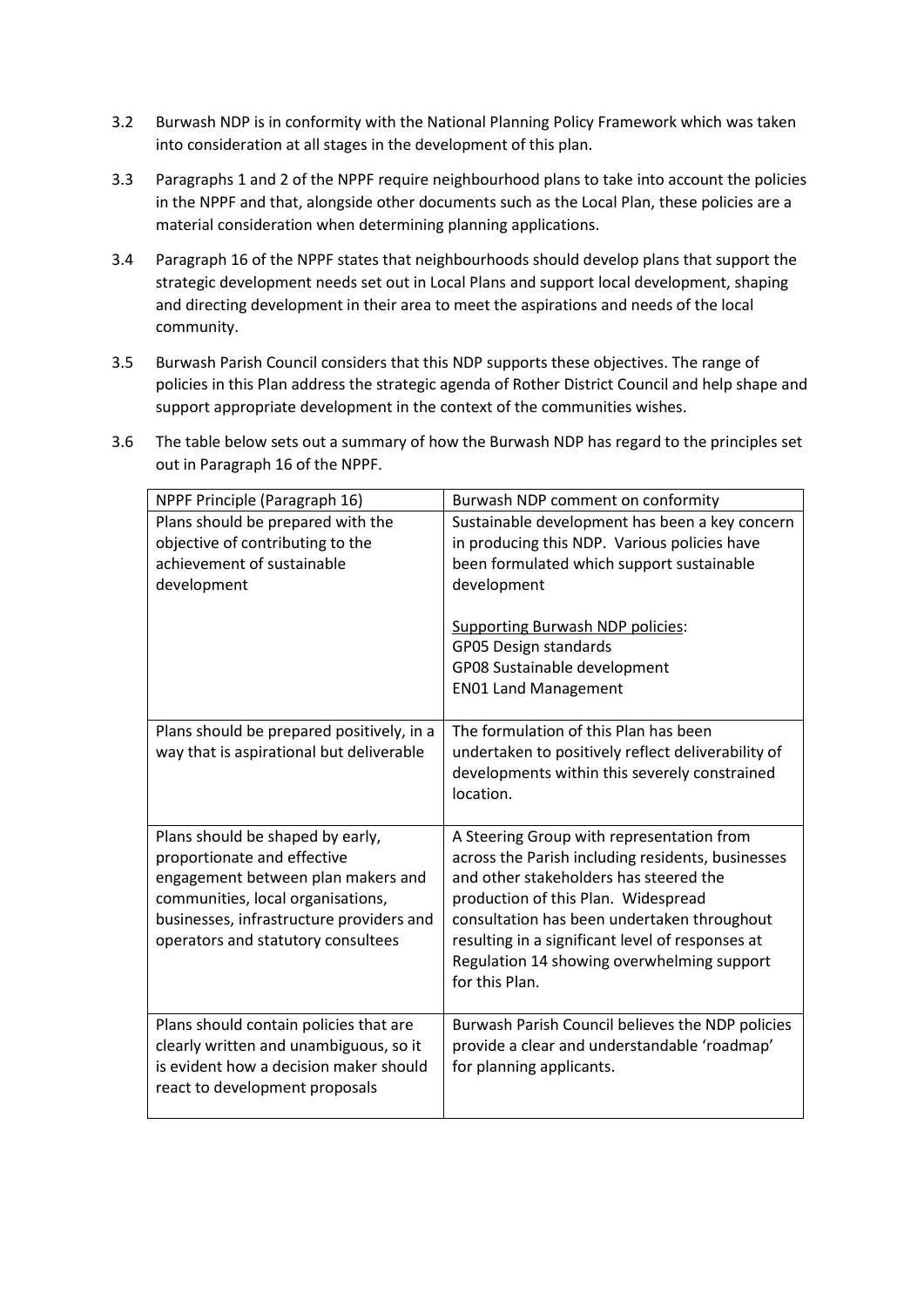| Plans should be accessible through the<br>use of digital tools to assist public<br>involvement and policy presentation                                                                     | Burwash Parish Council adopted a wide range of<br>options in order to maximise community<br>involvement including both digital and other<br>non-digital means of communication reflecting<br>the community at large. |
|--------------------------------------------------------------------------------------------------------------------------------------------------------------------------------------------|----------------------------------------------------------------------------------------------------------------------------------------------------------------------------------------------------------------------|
| Plans should serve a clear purpose,<br>avoiding unnecessary duplication of<br>policies that apply to a particular area<br>(including policies in this Framework<br>(NPPF), where relevant) | Burwash Parish Council believe that this Plan<br>provides clear unambiguous policies that apply<br>to this area.                                                                                                     |

### **4. General conformity with the strategic policies of the development plan**

- 4.1 The Burwash NDP has been prepared so as to ensure that it is in general conformity with the development plan for the area.
- 4.2 The current development plan for the area is the adopted Rother Local Plan 2014-2028.
- 4.3 This table sets out the Burwash NDP policies that demonstrate conformity with Local Plan Policies

| Rother District Local Plan,<br>Core Strategy $2014 - 2028$ | <b>Burwash NDP</b>                                                                                                    |
|------------------------------------------------------------|-----------------------------------------------------------------------------------------------------------------------|
| Core Policy PC1<br>(Presumption in favour of               | <b>Supporting Policies:</b>                                                                                           |
| sustainable development)                                   | <b>GP05 Design Statement</b>                                                                                          |
|                                                            | GP08 Sustainable Development                                                                                          |
|                                                            | <b>EN01 Land Management</b>                                                                                           |
|                                                            | <b>EN02 Natural Environment Protection</b>                                                                            |
| Core Policy OSS1 (Overall<br><b>Spatial Development</b>    | <b>Supporting Policies:</b>                                                                                           |
| Strategy)                                                  | GP01 Protection of the Area of Outstanding Natural Beauty                                                             |
|                                                            | <b>GP04 Development Boundaries</b>                                                                                    |
| Core Policy OSS2 (Use of<br><b>Development Boundaries</b>  | <b>Supporting Policies:</b>                                                                                           |
| Policy)                                                    | <b>GP04 Development Boundaries</b>                                                                                    |
|                                                            | <b>HO02 Rural Exception Sites</b>                                                                                     |
| Core Policy OSS3 (Location<br>of Development Policy)       | <b>Supporting Policies:</b>                                                                                           |
|                                                            | GP01 Protection of the Area of Outstanding Natural Beauty<br>GP02 Views into and from the Area of Outstanding Natural |
|                                                            | <b>Beauty</b>                                                                                                         |
|                                                            | GP03 Heritage                                                                                                         |
|                                                            | <b>GP06 Existing Open Spaces</b>                                                                                      |
|                                                            | GP07 New Open Spaces                                                                                                  |
|                                                            | HO01 Housing Tenure and Mix                                                                                           |
|                                                            |                                                                                                                       |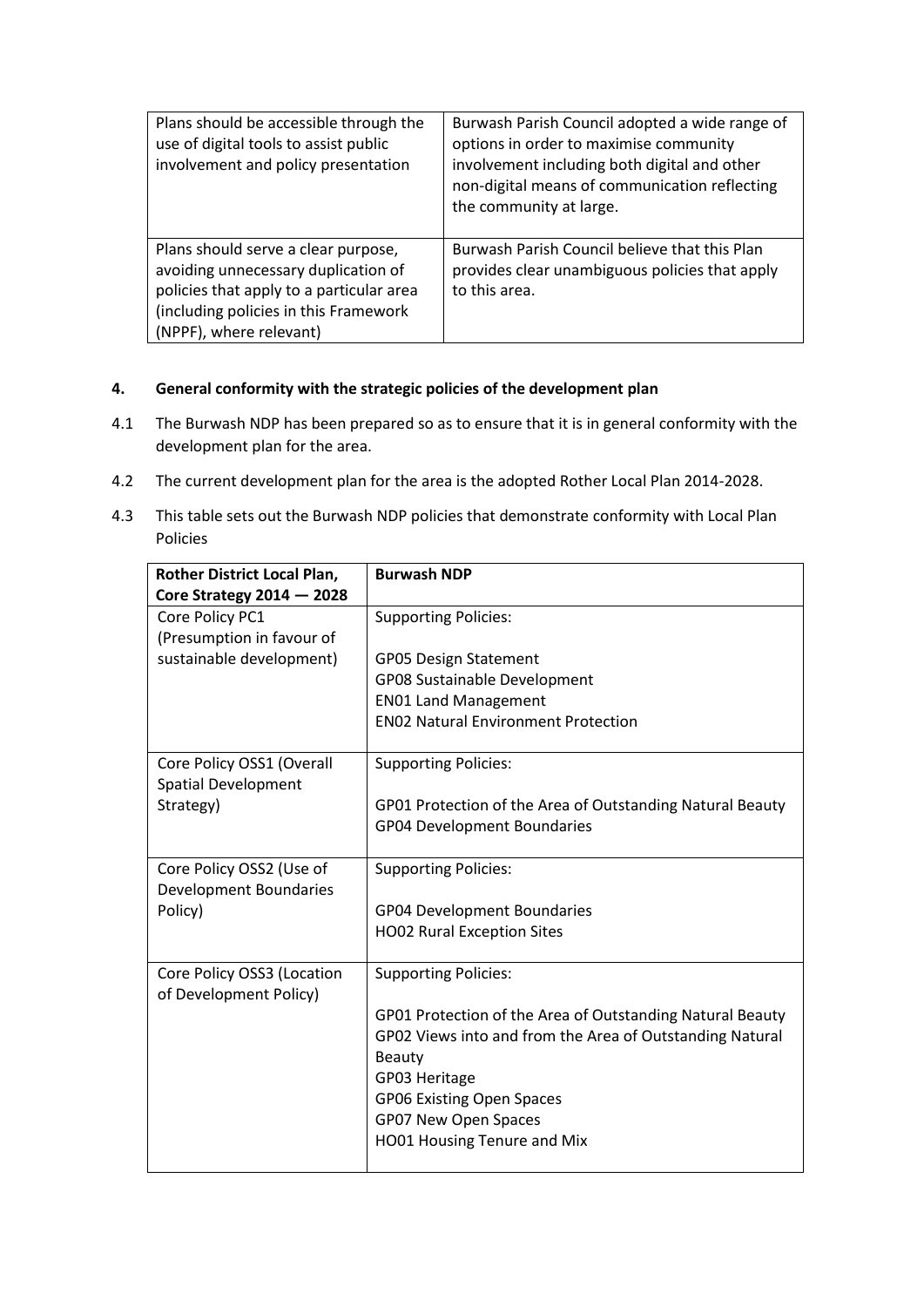| Rother District Local Plan,       | <b>Burwash NDP</b>                                                        |
|-----------------------------------|---------------------------------------------------------------------------|
| Core Strategy $2014 - 2028$       |                                                                           |
| Core Policy OSS4 (General         | <b>Supporting Policies:</b>                                               |
| Development                       |                                                                           |
| Considerations)                   | GP03 Heritage                                                             |
|                                   | <b>GP04 Development Boundaries</b>                                        |
|                                   | HO01 Housing Tenure and Mix                                               |
| Core Policy RA1 (Villages)        | <b>Supporting Policies:</b>                                               |
|                                   | <b>INO1 Pedestrian safety</b>                                             |
|                                   | <b>INO2 Parking</b>                                                       |
|                                   | <b>IN03 Supporting businesses</b>                                         |
|                                   | IN04 Retention of existing business premises                              |
|                                   | GP03 Heritage                                                             |
|                                   | GP07 New Open Spaces                                                      |
|                                   |                                                                           |
| Core Policy RA2 (General          | <b>Supporting Policies:</b>                                               |
| Strategy for the<br>Countryside)  |                                                                           |
|                                   | GP01 Protection of the Area of Outstanding Natural Beauty                 |
|                                   | GP03 Heritage                                                             |
|                                   | <b>EN01 Land Management</b><br><b>EN02 Natural Environment Protection</b> |
|                                   |                                                                           |
|                                   | <b>HO02 Rural Exception Sites</b>                                         |
| Core Policy RA3                   | <b>Supporting Policies:</b>                                               |
| (Development in the               |                                                                           |
| Countryside)                      | GP01 Protection of the Area of Outstanding Natural Beauty                 |
|                                   | GP02 Views into and from the Area of Outstanding Natural                  |
|                                   | <b>Beauty</b>                                                             |
|                                   | GP03 Heritage                                                             |
|                                   | <b>GP04 Development Boundaries</b>                                        |
|                                   | <b>EN01 Land Management</b>                                               |
|                                   | EN03 Green infrastructure: footpaths and bridleways                       |
|                                   |                                                                           |
| Core Policy SRM1 (towards a       | <b>Supporting Policies:</b>                                               |
| Low Carbon Future Policy)         |                                                                           |
|                                   | <b>GP05 Design Standards</b>                                              |
|                                   | GP08 Sustainable Development                                              |
|                                   | <b>EN04 Dark Skies</b>                                                    |
| Core Policy CO1 (Community        | <b>Supporting Policies:</b>                                               |
| <b>Facilities and Management)</b> |                                                                           |
|                                   | <b>GP06 Existing Open Spaces</b>                                          |
|                                   | GP07 New Open Spaces                                                      |
|                                   | EN03 Green infrastructure: footpaths and bridleways                       |
|                                   | <b>EN06 Integration of Landscaping</b>                                    |
|                                   |                                                                           |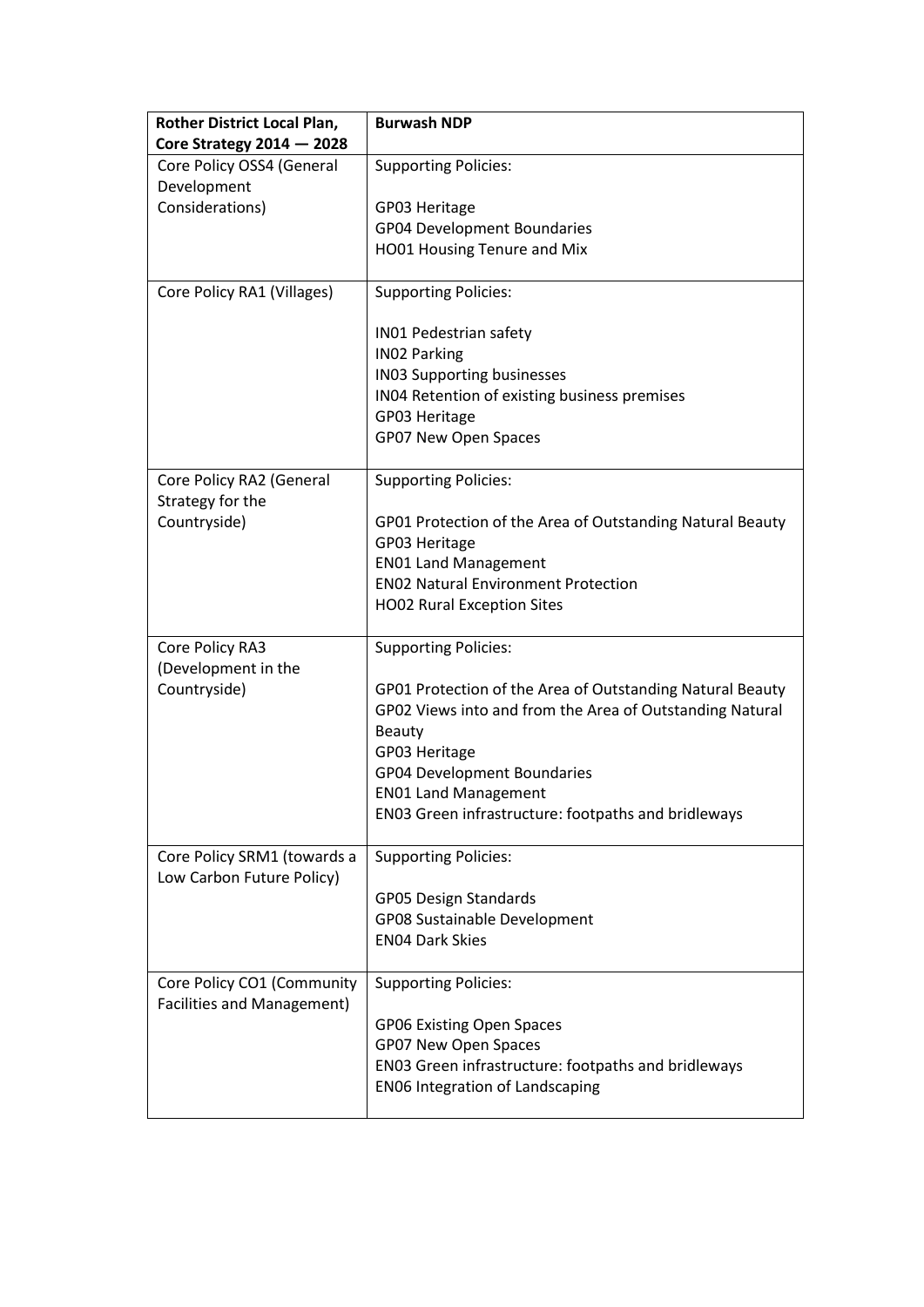| Rother District Local Plan,                         | <b>Burwash NDP</b>                                  |
|-----------------------------------------------------|-----------------------------------------------------|
| Core Strategy $2014 - 2028$                         |                                                     |
| Core Policy CO3 (Improving                          | <b>Supporting Policies:</b>                         |
| Sports and Recreation                               |                                                     |
| Provision)                                          | <b>GP05 Design Standards</b>                        |
|                                                     | <b>GP06 Existing Open Spaces</b>                    |
|                                                     | GP07 New Open Spaces                                |
|                                                     | <b>IN03 Supporting businesses</b>                   |
| Core Policy CO4 (Supporting<br>Young People)        | <b>Supporting Policies:</b>                         |
|                                                     | HO01 Housing Tenure and Mix                         |
|                                                     | <b>HO02 Rural Exception Sites</b>                   |
|                                                     | <b>IN03 Supporting businesses</b>                   |
|                                                     | IN04 Retention of existing business premises        |
| Core Policy CO5 (Supporting<br>Older People Policy) | <b>Supporting Policies:</b>                         |
|                                                     | <b>GP05 Design Standards</b>                        |
|                                                     | HO01 Housing Tenure and Mix                         |
|                                                     | <b>HO02 Rural Exception Sites</b>                   |
| Core Policy CO6 (Community<br>Safety)               | <b>Supporting Policies:</b>                         |
|                                                     | <b>IN01 Pedestrian safety</b>                       |
|                                                     | <b>INO2 Parking</b>                                 |
|                                                     | EN03 Green infrastructure: footpaths and bridleways |
|                                                     | <b>GP05 Design Standards</b>                        |
| Core Policy LHN1 (Achieving                         | <b>Supporting Policies:</b>                         |
| <b>Mixed and Balanced</b>                           |                                                     |
| Communities)                                        | HO01 Housing Tenure and Mix                         |
|                                                     | <b>IN03 Supporting businesses</b>                   |
|                                                     | IN04 Retention of existing business premises        |
| Core Policy LHN2                                    | <b>Supporting Policies:</b>                         |
| (Affordable Housing)                                | HO01 Housing Tenure and Mix                         |
|                                                     | <b>HO02 Rural Exception Sites</b>                   |
|                                                     |                                                     |
| Core Policy LHN4 (Sites                             | <b>Supporting Policies:</b>                         |
| Wholly or Substantially for                         |                                                     |
| Affordable Housing)                                 | HO01 Housing Tenure and Mix                         |
|                                                     | <b>HO02 Rural Exception Sites</b>                   |
| Core Policy EC1 (Fostering                          | <b>Supporting Policies:</b>                         |
| Economic Activity and<br>Growth)                    | <b>IN03 Supporting businesses</b>                   |
|                                                     | IN04 Retention of existing business premises        |
|                                                     | <b>GP05 Design Standards</b>                        |
|                                                     |                                                     |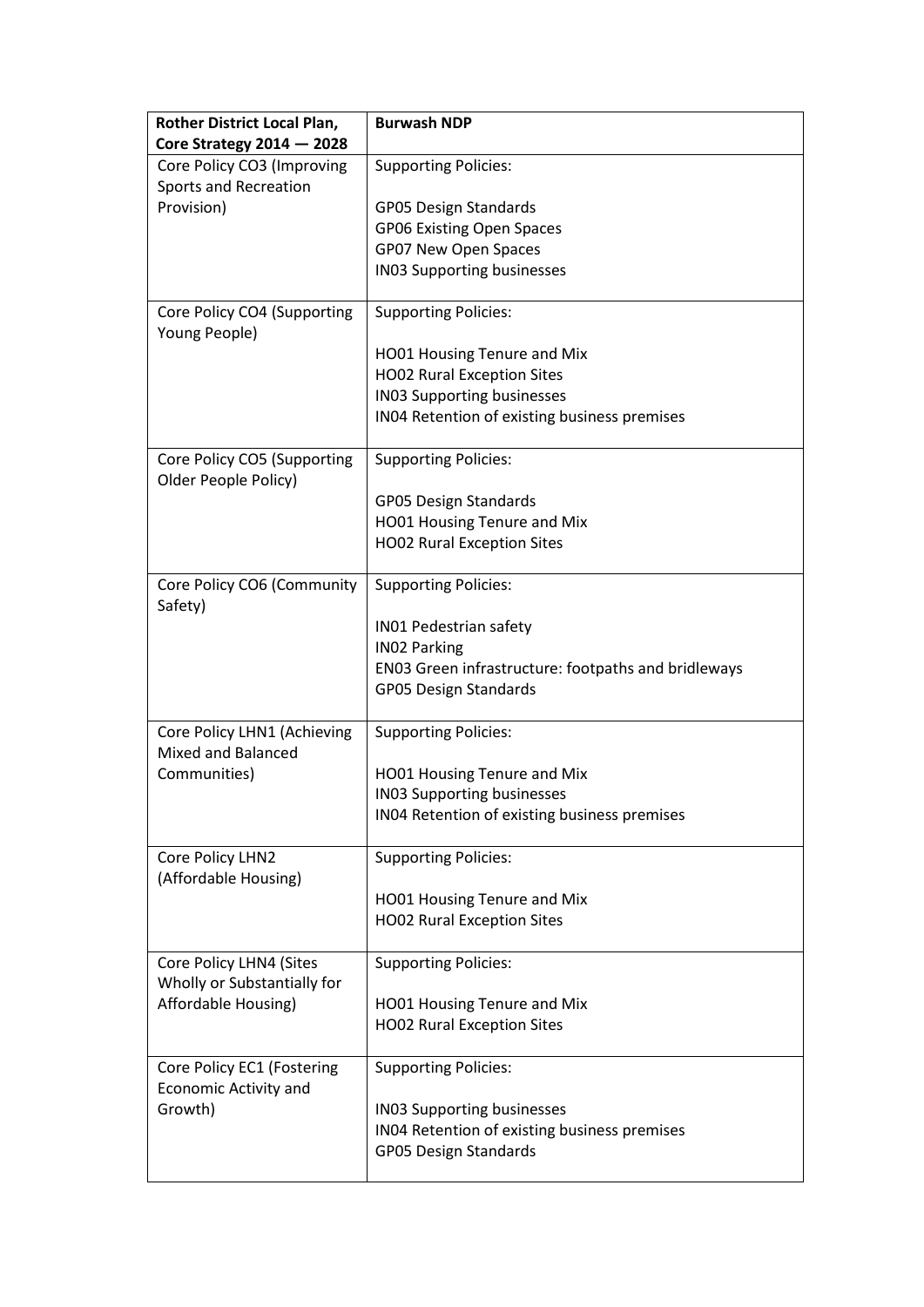| <b>Rother District Local Plan,</b>                       | <b>Burwash NDP</b>                                                                                      |
|----------------------------------------------------------|---------------------------------------------------------------------------------------------------------|
| Core Strategy $2014 - 2028$                              |                                                                                                         |
| Core Policy EC2 (Business                                | <b>Supporting Policies:</b>                                                                             |
| Land and Premises)                                       |                                                                                                         |
|                                                          | <b>IN03 Supporting businesses</b>                                                                       |
|                                                          | IN04 Retention of existing business premises                                                            |
|                                                          | <b>GP05 Design Standards</b>                                                                            |
| Core Policy EC3 (Existing<br><b>Employment Sites)</b>    | <b>Supporting Policies:</b>                                                                             |
|                                                          | <b>IN03 Supporting businesses</b>                                                                       |
|                                                          | IN04 Retention of existing business premises                                                            |
| Core Policy EC4 (Business<br>Activities Elsewhere in the | <b>Supporting Policies:</b>                                                                             |
| District Policy)                                         | <b>IN03 Supporting businesses</b>                                                                       |
|                                                          |                                                                                                         |
| Core Policy EC5 (Key<br>Sectors)                         | <b>Supporting Policies:</b>                                                                             |
|                                                          | <b>HO02 Rural Exception Sites</b>                                                                       |
|                                                          | <b>IN03 Supporting businesses</b>                                                                       |
|                                                          | IN04 Retention of existing business premises                                                            |
| Core Policy EC6 (Tourism                                 | <b>Supporting Policies:</b>                                                                             |
| <b>Activities and Facilities)</b>                        | <b>IN03 Supporting businesses</b>                                                                       |
| Core Policy EN1 (Landscape<br>Stewardship Policy)        | <b>Supporting Policies:</b>                                                                             |
|                                                          | GP01 Protection of the Area of Outstanding Natural Beauty                                               |
|                                                          | GP02 Views into and from the Area of Outstanding Natural                                                |
|                                                          | <b>Beauty</b>                                                                                           |
|                                                          | <b>GP04 Development Boundaries</b>                                                                      |
|                                                          | <b>GP06 Existing Open Spaces</b>                                                                        |
|                                                          | GP07 New Open Spaces                                                                                    |
|                                                          | GP08 Sustainable Development                                                                            |
|                                                          | <b>EN01 Land Management</b>                                                                             |
|                                                          | <b>EN02 Natural Environment Protection</b>                                                              |
| Core Policy EN2                                          | <b>Supporting Policies:</b>                                                                             |
| (Stewardship of the                                      | <b>EN01 Land Management</b>                                                                             |
| Historic Built Environment)                              | <b>ENO2 Natural Environment Protection</b>                                                              |
|                                                          | <b>EN05 Historic Landscape Environment</b><br>GP01 Protection of the Area of Outstanding Natural Beauty |
|                                                          | GP02 Views into and from the Area of Outstanding Natural                                                |
|                                                          | <b>Beauty</b>                                                                                           |
|                                                          | GP03 Heritage                                                                                           |
|                                                          |                                                                                                         |
|                                                          |                                                                                                         |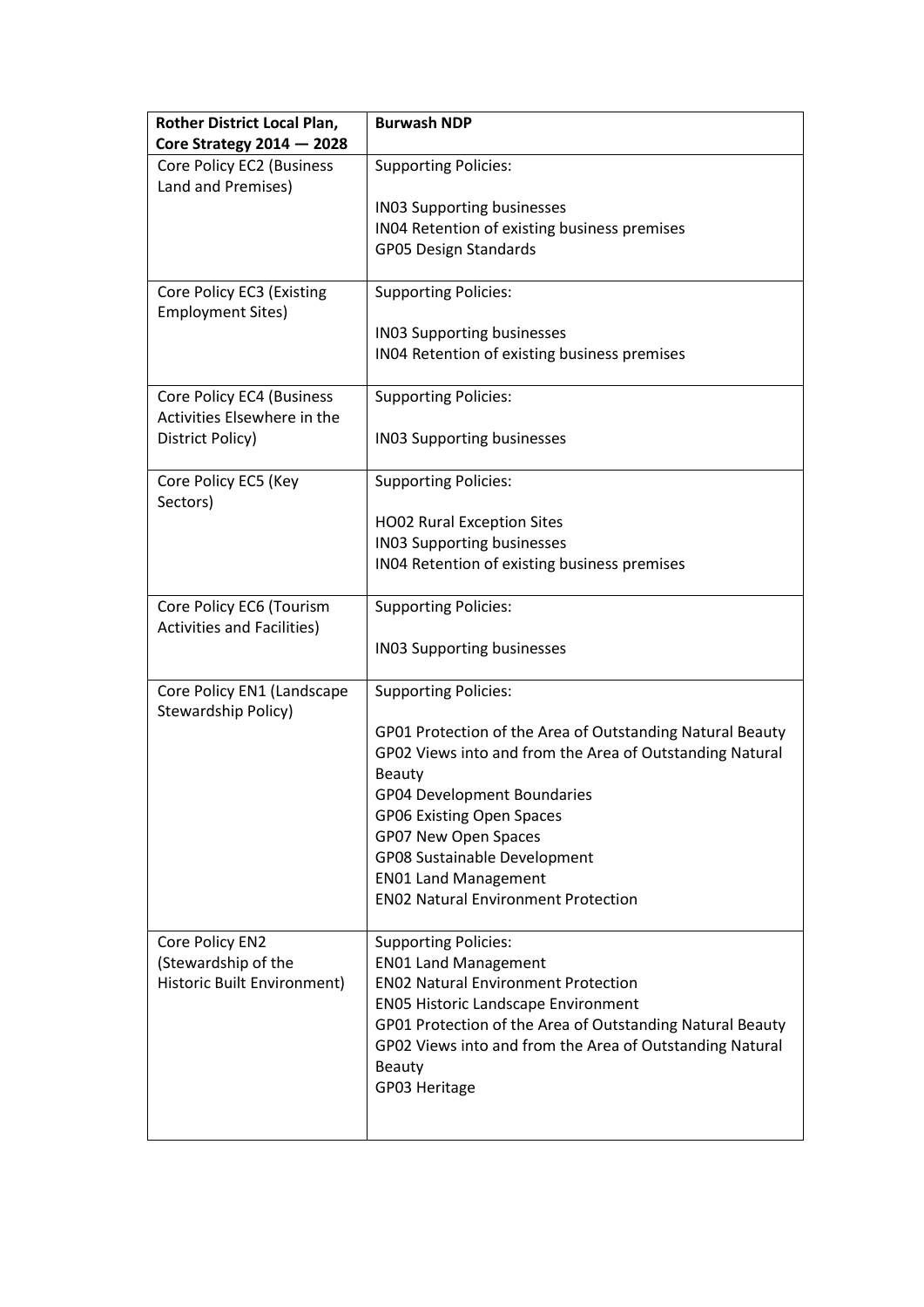| Rother District Local Plan,                       | <b>Burwash NDP</b>                                        |
|---------------------------------------------------|-----------------------------------------------------------|
| Core Strategy $2014 - 2028$                       |                                                           |
| Core Policy EN3 (Design                           | <b>Supporting Policies:</b>                               |
| Quality)                                          |                                                           |
|                                                   | GP03 Heritage                                             |
|                                                   | <b>GP05 Design Standards</b>                              |
|                                                   | GP08 Sustainable Development                              |
| Core Policy EN4                                   | <b>Supporting Policies:</b>                               |
| (Management of the                                |                                                           |
| Public Realm)                                     | GP03 Heritage                                             |
|                                                   | <b>GP05 Design Standards</b>                              |
|                                                   | <b>GP06 Existing Open Spaces</b>                          |
|                                                   | GP07 New Open Spaces                                      |
| Core Policy EN5 (Biodiversity<br>and Green Space) | <b>Supporting Policies:</b>                               |
|                                                   | GP01 Protection of the Area of Outstanding Natural Beauty |
|                                                   | GP02 Views into and from the Area of Outstanding Natural  |
|                                                   | Beauty                                                    |
|                                                   | <b>GP04 Development Boundaries</b>                        |
|                                                   | <b>GP06 Existing Open Spaces</b>                          |
|                                                   | GP07 New Open Spaces                                      |
|                                                   | <b>EN01 Land Management</b>                               |
|                                                   | <b>EN02 Natural Environment Protection</b>                |
|                                                   | EN03 Green infrastructure: footpaths and bridleways       |
|                                                   | <b>EN05 Historic Landscape Environment</b>                |
|                                                   |                                                           |
| Core Policy EN6 (Flood Risk                       | <b>Supporting Policies:</b>                               |
| Management)                                       |                                                           |
|                                                   | <b>GP05 Design Standards</b>                              |
|                                                   | GP08 Sustainable Development                              |
| Core Policy EN7 (Flood Risk                       | <b>Supporting Policies:</b>                               |
| and Development)                                  |                                                           |
|                                                   | <b>GP05 Design Standards</b>                              |
|                                                   | <b>GP08 Sustainable Development</b>                       |
| Core Policy TR2 (Integrated<br>Transport)         | <b>Supporting Policies:</b>                               |
|                                                   |                                                           |
|                                                   | <b>GP05 Design Standards</b>                              |
|                                                   | IN01 Pedestrian safety                                    |
|                                                   | <b>INO2 Parking</b>                                       |
|                                                   |                                                           |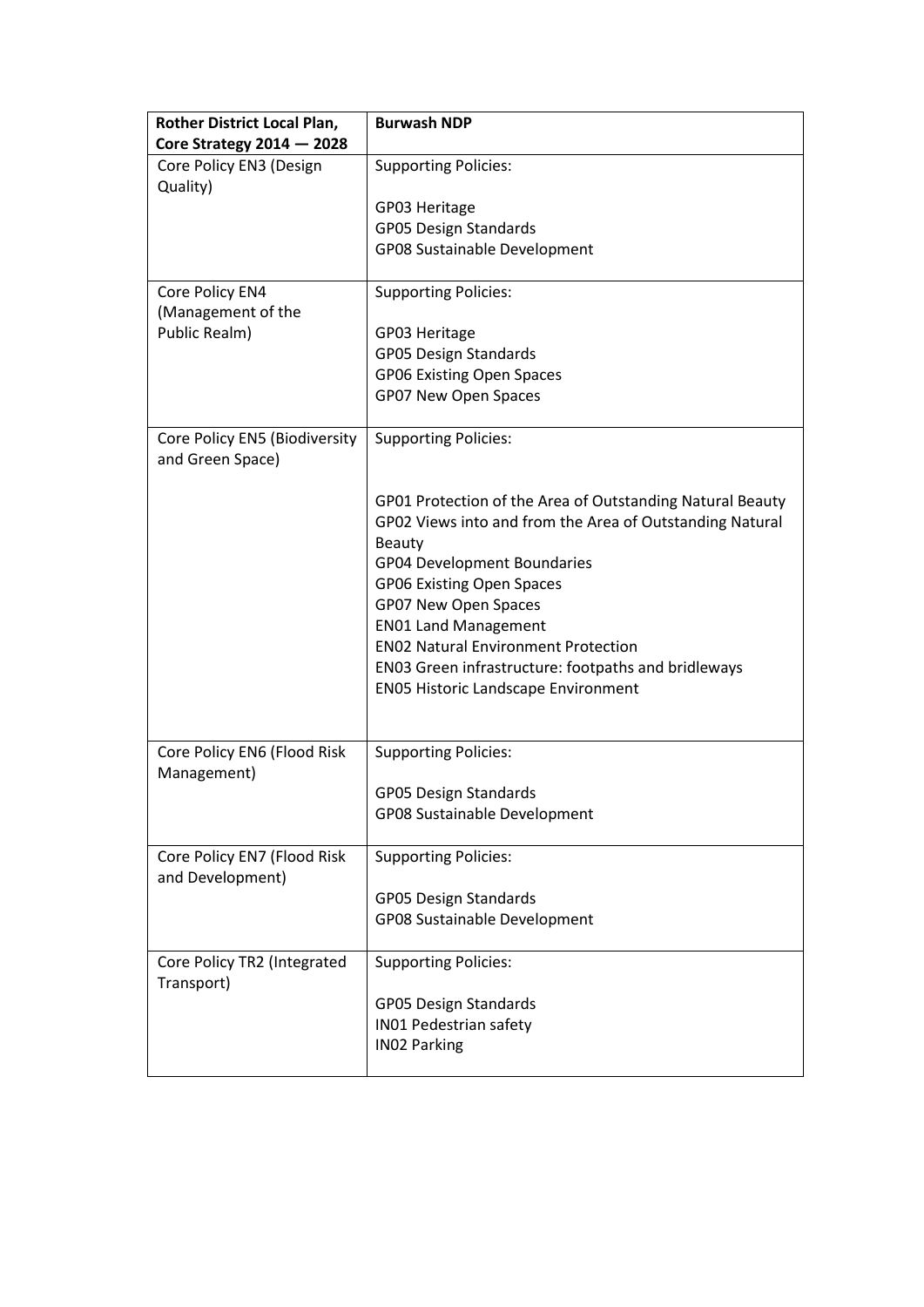| <b>Rother District Local Plan,</b> | <b>Burwash NDP</b>                                        |
|------------------------------------|-----------------------------------------------------------|
| Core Strategy $2014 - 2028$        |                                                           |
| Core Policy TR3 (Access and        | <b>Supporting Policies:</b>                               |
| New Development Policy)            |                                                           |
|                                    | GP01 Protection of the Area of Outstanding Natural Beauty |
|                                    | GP02 Views into and from the Area of Outstanding Natural  |
|                                    | Beauty                                                    |
|                                    | <b>GP05 Design Standards</b>                              |
|                                    | GP08 Sustainable Development                              |
|                                    |                                                           |
| Core Policy TR4 (Car Parking)      | <b>Supporting Policies:</b>                               |
|                                    |                                                           |
|                                    | GP05 Design Standards                                     |
|                                    | <b>INO2 Parking</b>                                       |
|                                    |                                                           |

### **5. Contribution to the achievement of sustainable development**

- 5.1 Burwash Parish Council believes that the Burwash NDP addresses the three separate strands of sustainability: economic, social and environmental.
- 5.2 Policies which address environmental sustainability can be found in the following:
	- GP01 Protection of the Area of Outstanding Natural Beauty GP02 Views into and from the Area of Outstanding Natural Beauty GP04 Development Boundaries GP05 Design Standards GP06 Existing Open Spaces GP07 New Open Spaces GP08 Sustainable Development EN01 Land Management EN02 Natural Environment Protection EN03 Green infrastructure: footpaths and bridleways EN05 Historic Landscape Environment EN06 Integration of Landscaping

Further evidence has been provided through the Strategic Environmental Assessment (SEA) which is included in the Burwash NDP at Appendix D and dealt with in Paragraph 6 below.

5.3 Economic Sustainability is supported through the following policies:

IN03 Supporting businesses IN04 Retention of existing business premises HO01 Housing Tenure and Mix HO02 Rural Exception Sites

These policies recognise the need to support local businesses and encourage new ones to come forward. Housing remains a key economic concern for our local community and the Policies HO01 and HO02 look to ensure that future developments reflect our local housing need.